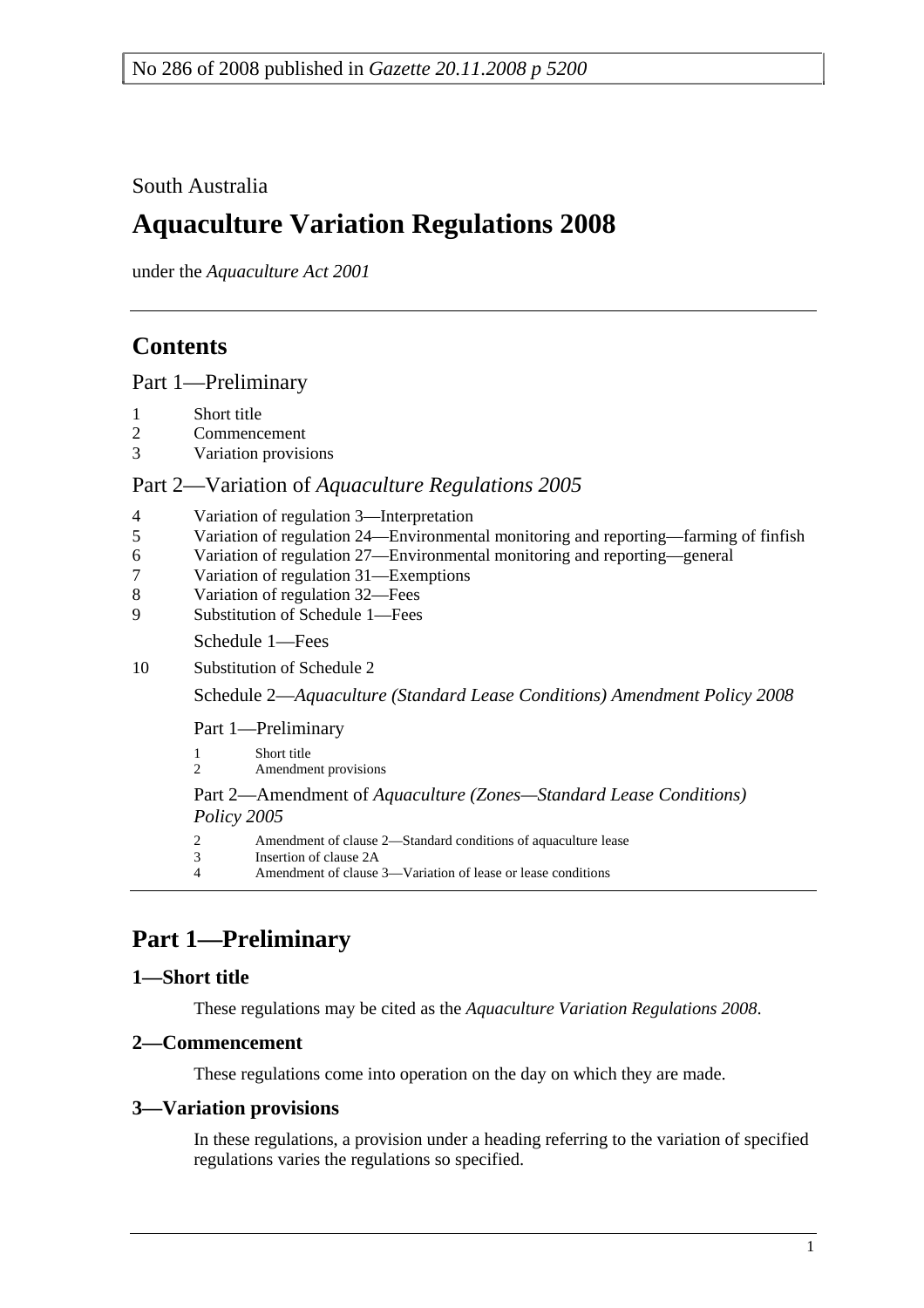## **Part 2—Variation of** *Aquaculture Regulations 2005*

### **4—Variation of regulation 3—Interpretation**

(1) Regulation 3(1)—after the definition of *large marine vertebrates* insert:

*lease area* means the area of the lease described on the public register under section 80 of the Act;

(2) Regulation 3(1)—after the definition of *licensee* insert:

*prescribed wild caught tuna* means members of the genera *Allothunnus*, *Auxis*, *Euthunnus*, *Katsuwonus*, and *Thunnus* that have been taken from the wild;

(3) Regulation 3(1), definition of *tuna*—delete the definition

### **5—Variation of regulation 24—Environmental monitoring and reporting farming of finfish**

Regulation 24(2)—delete "tuna" and substitute:

prescribed wild caught tuna

### **6—Variation of regulation 27—Environmental monitoring and reporting general**

 (1) Regulation 27(1)—delete "is designated by the Minister (in the licence or by notice in writing to the licensee) as having a medium or high environmental risk profile," and substitute:

> has been classified, under regulation 32(10), as a medium risk (*category B*) or high risk (*category C*) licence,

 (2) Regulation 27(1)(a)—delete "designated as having a medium environmental risk profile" and substitute:

that has been classified as a medium risk (*category B*) licence

 (3) Regulation 27(1)(b)—delete "designated as having a high environmental risk profile" and substitute:

that has been classified as a high risk (*category C*) licence

### **7—Variation of regulation 31—Exemptions**

Regulation 31(1)—delete "standard conditions of lease" and substitute:

amendment of the *Aquaculture (Standard Lease Conditions) Policy 2005*

### **8—Variation of regulation 32—Fees**

- (1) Regulation 32(3)—delete subregulation (3)
- (2) Regulation 32—after subregulation (8) insert:
	- (9) The amount of an application fee in Schedule 1 comprising an advertising component must be refunded to the extent that it is not used for advertising in respect of the application.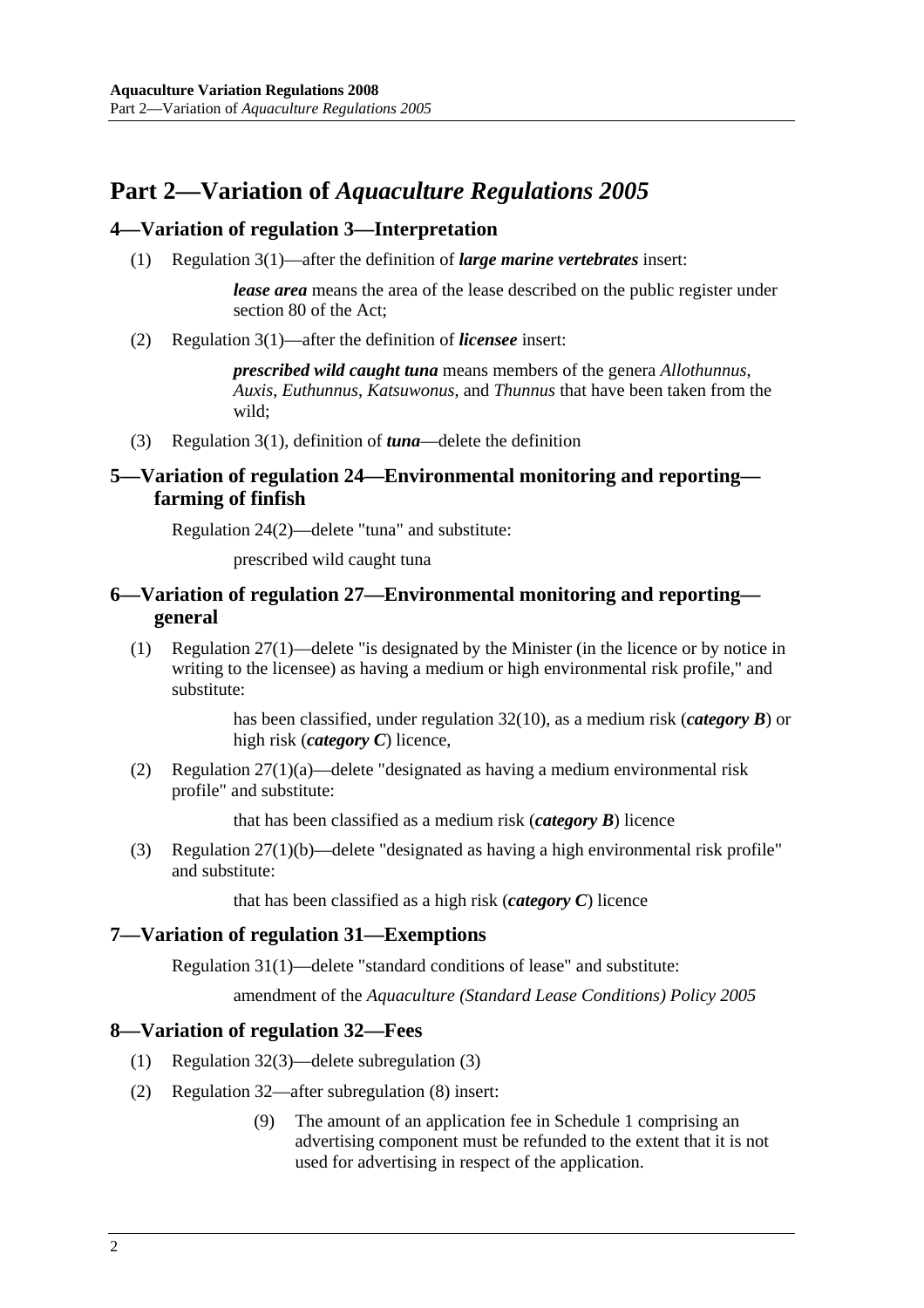- (10) For the purposes of Schedule 1—
	- (a) the Minister must classify each licence other than a corresponding licence as a low risk (*category A*), medium risk (*category B*) or high risk (*category C*) licence having regard to factors affecting the ecological sustainability of aquaculture authorised by the licence, including—
		- (i) any discharge of water from the licence area and the treatment of that water prior to discharge; and
		- (ii) whether or not the species to be farmed are native to the locality of the licence area; and
		- (iii) the susceptibility of the species to be farmed to notifiable disease within the meaning of the *Livestock Act 1997*; and
	- (b) the Minister may vary the classification of a licence by written notice to the licensee; and
	- (c) the Minister must classify each variation of licence conditions as a simple, standard or complex variation having regard to the extent to which the variation involves factors affecting the ecological sustainability of aquaculture authorised by the licence, including—
		- (i) whether the variation involves any of the following:
			- (A) a change in the species to be farmed;
			- (B) an increase in the scale or intensity of farming;
			- (C) a change in the type of farming structures or method used;
			- (D) a change that will require reclassification of the licence as a low risk (*category A*), medium risk (*category B*) or high risk (*category C*) licence; and
		- (ii) in the case of a corresponding licence, a consideration of the following:
			- (A) whether the licence area is in an aquaculture zone (where risks affecting ecological sustainability have been more generally assessed);
			- (B) whether the licence area has previously been farmed;
			- (C) whether the licence area is being varied.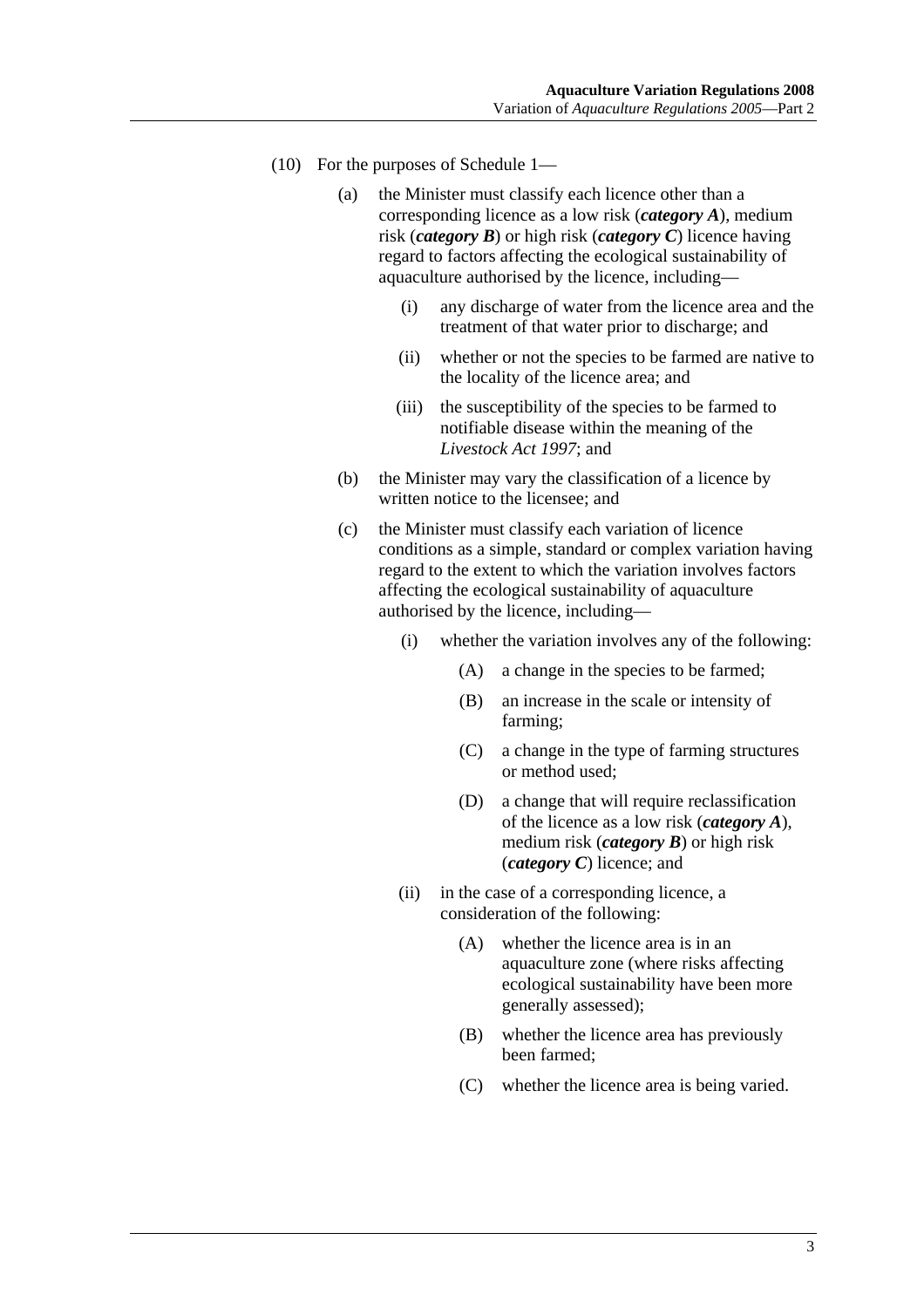### **9—Substitution of Schedule 1—Fees**

Schedule 1—delete the Schedule and substitute:

# **Schedule 1—Fees**

#### **Part 1—Application fees**

| 1 | On application for consent to transfer a development lease (section 36)                                  | \$525    |
|---|----------------------------------------------------------------------------------------------------------|----------|
| 2 | On application for an aquaculture licence (section 49)—                                                  |          |
|   | in the case of a corresponding licence within an aquaculture<br>(a)<br>$zone-$                           |          |
|   | administrative component<br>(i)                                                                          | \$2 015  |
|   | (ii)<br>advertising component                                                                            | \$1 100  |
|   | in the case of a corresponding licence outside of an<br>(b)<br>aquaculture zone-                         |          |
|   | administrative component<br>(i)                                                                          | \$3435   |
|   | advertising component<br>(ii)                                                                            | \$1 100  |
|   | in the case of a licence other than a corresponding licence—<br>(c)                                      |          |
|   | for a low risk $(c \text{category } A)$ licence<br>(i)                                                   |          |
|   | administrative component<br>(A)                                                                          | \$1 350  |
|   | advertising component<br>(B)                                                                             | \$560    |
|   | for a medium risk ( <i>category</i> $\bf{B}$ ) licence<br>(ii)                                           |          |
|   | (A)<br>administrative component                                                                          | \$1 615  |
|   | advertising component<br>(B)                                                                             | \$560    |
|   | for a high risk ( <i>category</i> $C$ ) licence<br>(iii)                                                 |          |
|   | (A)<br>administrative component                                                                          | \$2 545  |
|   | (B)<br>advertising component                                                                             | \$560    |
| 3 | On application to vary the conditions of an aquaculture licence<br>$\left( \text{section } 52 \right)$ — |          |
|   | in the case of a corresponding licence—<br>(a)                                                           |          |
|   | for a simple variation<br>(ii)                                                                           | \$850    |
|   | for a standard variation<br>(ii)                                                                         | \$1 1 25 |
|   | (ii)<br>for a complex variation                                                                          | \$2 130  |
|   | in the case of a licence other than a corresponding licence—<br>(b)                                      |          |
|   | (ii)<br>for a simple variation                                                                           | \$605    |
|   | for a standard variation<br>(ii)                                                                         | \$710    |
|   | (ii)<br>for a complex variation                                                                          | \$1815   |
| 4 | On application for renewal of an aquaculture licence (section 53)                                        | \$420    |
| 5 | On application for consent to transfer an aquaculture licence<br>$(section 55)$ —                        |          |
|   | in the case of a corresponding licence<br>(a)                                                            | \$485    |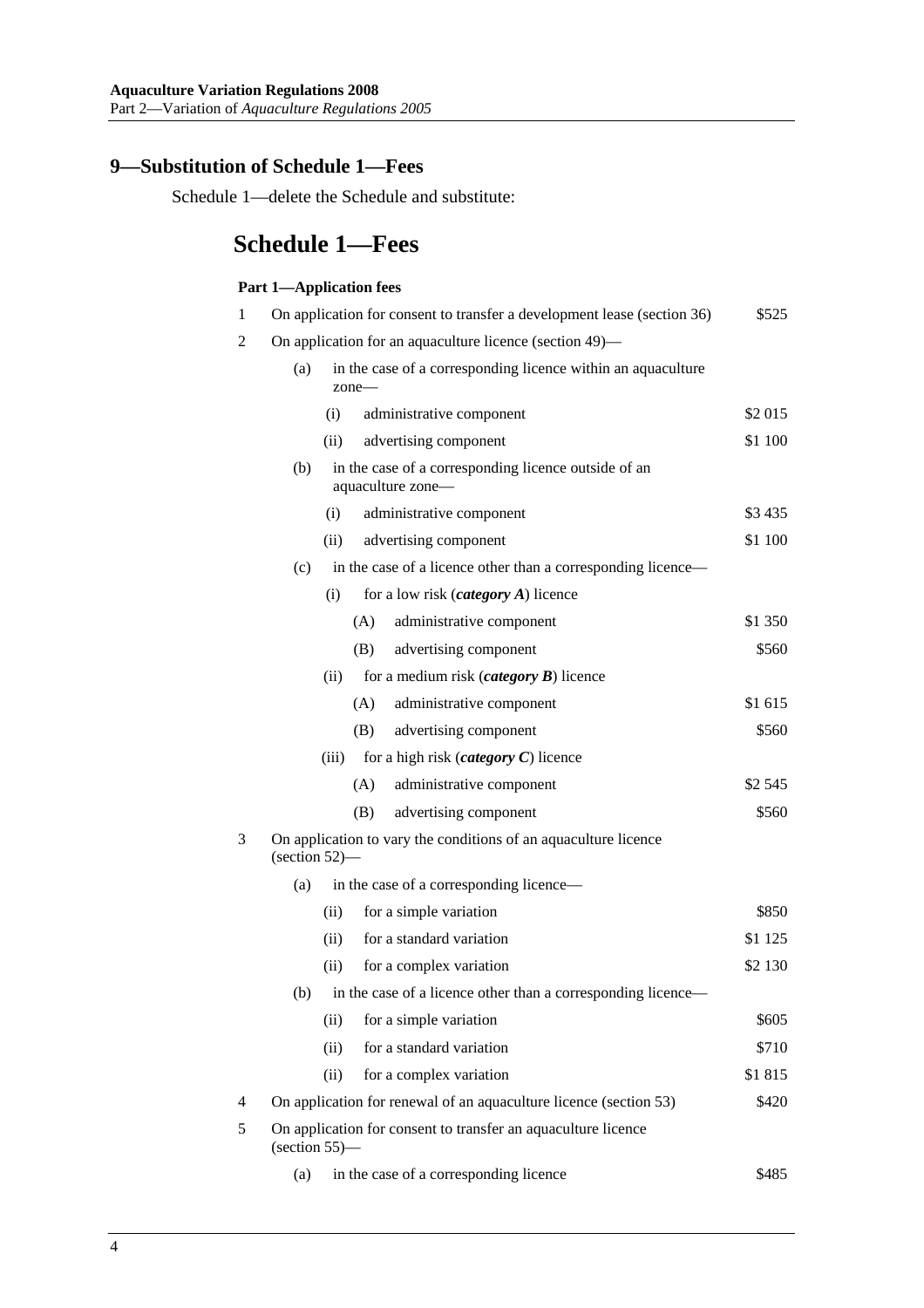|    | (b)                                                                                                                     | in the case of a licence other than a corresponding licence                                                                                                                                                                   | \$400   |
|----|-------------------------------------------------------------------------------------------------------------------------|-------------------------------------------------------------------------------------------------------------------------------------------------------------------------------------------------------------------------------|---------|
| 6  |                                                                                                                         | On application for consent to surrender an aquaculture licence other<br>than a corresponding licence (section 56)                                                                                                             | \$295   |
| 7  | \$1 005<br>On application for the division of a lease area into separate lease areas<br>(regulation 28A)                |                                                                                                                                                                                                                               |         |
| 8  | On application for the division of a licence area into separate licence<br>\$765<br>areas (regulation 28B)              |                                                                                                                                                                                                                               |         |
| 9  | On application for renewal of an aquaculture lease (Aquaculture<br>(Standard Lease Conditions) Policy 2005)             |                                                                                                                                                                                                                               | \$440   |
| 10 | On application to vary an aquaculture lease or its conditions<br>(Aquaculture (Standard Lease Conditions) Policy 2005)- |                                                                                                                                                                                                                               |         |
|    | (a)                                                                                                                     | for a variation consisting of or involving-                                                                                                                                                                                   |         |
|    | (i)                                                                                                                     | the substitution of the lease area (within or outside of an<br>aquaculture zone) where at least 80% of the lease area<br>will remain the same                                                                                 | \$1 065 |
|    | (ii)                                                                                                                    | the substitution of the lease area within an aquaculture<br>zone (other than a variation of a kind referred to in<br>subparagraph (i))                                                                                        | \$1 795 |
|    | (iii)                                                                                                                   | the substitution of the lease area outside of an<br>aquaculture zone (other than a variation of a kind<br>referred to in subparagraph (i))                                                                                    | \$2 540 |
|    | (b)                                                                                                                     | for a variation of any other kind                                                                                                                                                                                             | \$650   |
|    |                                                                                                                         |                                                                                                                                                                                                                               |         |
|    |                                                                                                                         | Part 2—Periodic fees for corresponding licences for the financial year 2008/09 and<br>for each subsequent financial year                                                                                                      |         |
| 11 |                                                                                                                         | For an aquaculture licence to farm prescribed wild caught tuna                                                                                                                                                                | \$1 630 |
| 12 | caught tuna                                                                                                             | For an aquaculture licence to farm finfish other than prescribed wild                                                                                                                                                         | \$1 701 |
| 13 |                                                                                                                         | For an aquaculture licence to farm abalone in a subtidal area                                                                                                                                                                 | \$1 673 |
| 14 | subtidal area                                                                                                           | For an aquaculture licence to farm molluscs other than abalone in a                                                                                                                                                           | \$1 673 |
| 15 | intertidal area                                                                                                         | For an aquaculture licence to farm molluscs (including abalone) in an                                                                                                                                                         | \$1 644 |
| 16 |                                                                                                                         | For an aquaculture licence to farm algae                                                                                                                                                                                      | \$1 526 |
| 17 |                                                                                                                         | For an aquaculture licence authorising the storage of sea cages                                                                                                                                                               | \$1 526 |
|    |                                                                                                                         | Part 3—Periodic fees for licences other than corresponding licences for the<br>financial year 2008/09 and for each subsequent financial year                                                                                  |         |
| 18 |                                                                                                                         | For a low risk ( <i>category</i> $A$ ) licence                                                                                                                                                                                | \$282   |
| 19 |                                                                                                                         | For a medium risk ( <i>category B</i> ) licence—                                                                                                                                                                              |         |
|    | (a)                                                                                                                     | in the case of a licence authorising the carrying on of<br>aquaculture on a navigable vessel as it operates within an area<br>of State waters or the use of a farming structure designed to<br>be transported by road or rail | \$311   |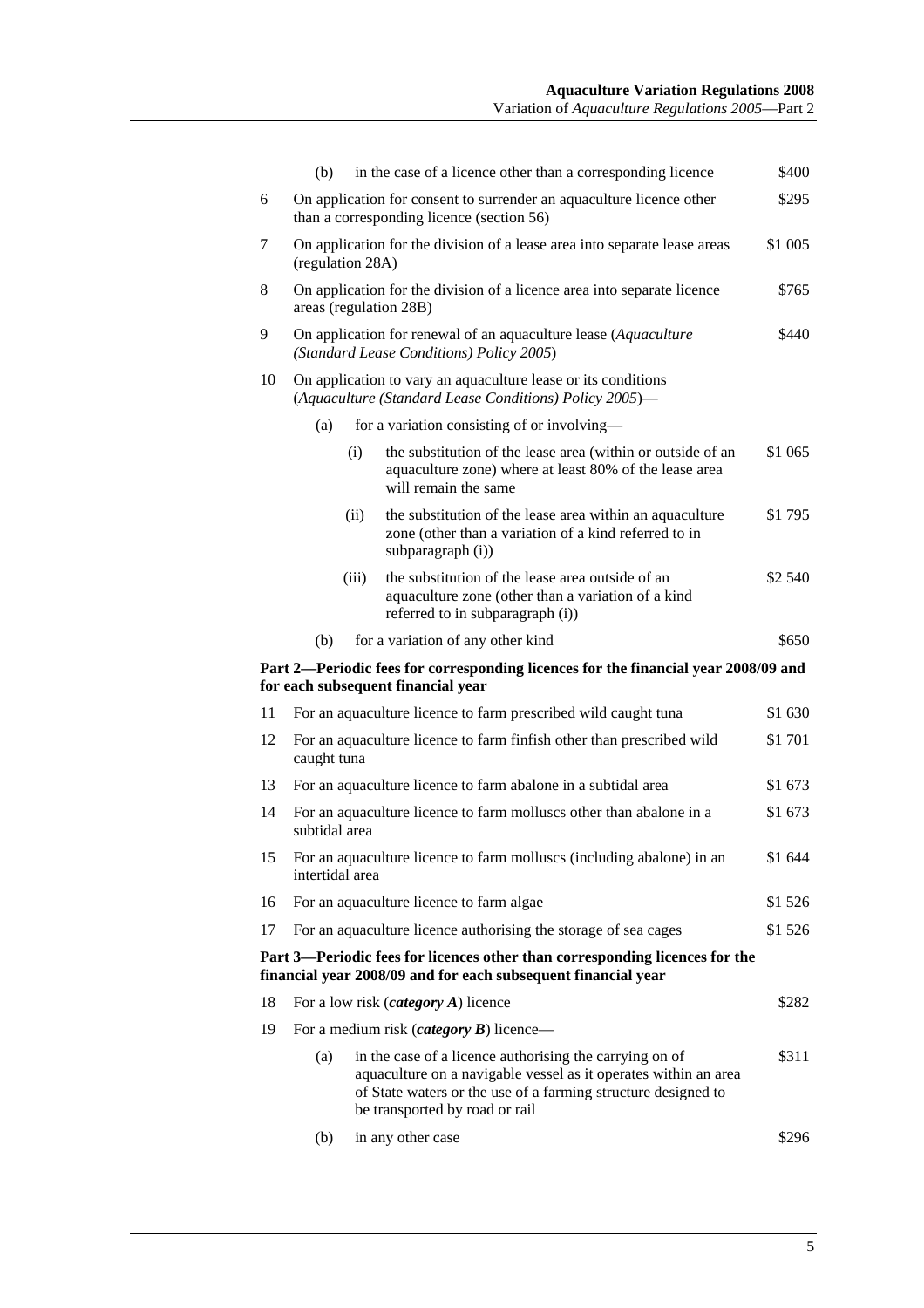- 20 For a high risk (*category C*) licence—
	- (a) in the case of a licence authorising the carrying on of aquaculture on a navigable vessel as it operates within an area of State waters or the use of a farming structure designed to be transported by road or rail \$4 121
	- (b) in any other case  $$311$

### **10—Substitution of Schedule 2**

Schedule 2—delete the Schedule and substitute:

## **Schedule 2—***Aquaculture (Standard Lease Conditions) Amendment Policy 2008*

## **Part 1—Preliminary**

### **1—Short title**

This policy may be cited as the *Aquaculture (Standard Lease Conditions) Amendment Policy 2008*.

### **2—Amendment provisions**

In this policy, a provision under a heading referring to the amendment of specified policy amends the policy so specified.

## **Part 2—Amendment of** *Aquaculture (Zones— Standard Lease Conditions) Policy 2005*

### **2—Amendment of clause 2—Standard conditions of aquaculture lease**

Clause 2—after its present contents (now to be designated as subclause (1)) insert:

> (2) In the event of an inconsistency between the provisions of this policy and any other conditions of a lease, the provisions of this policy will prevail to the extent of the inconsistency.

### **3—Insertion of clause 2A**

After clause 2 insert:

### **2A—Renewal of lease**

An application for renewal of an aquaculture lease—

 (a) must be made to the Minister in the manner and form determined by the Minister; and